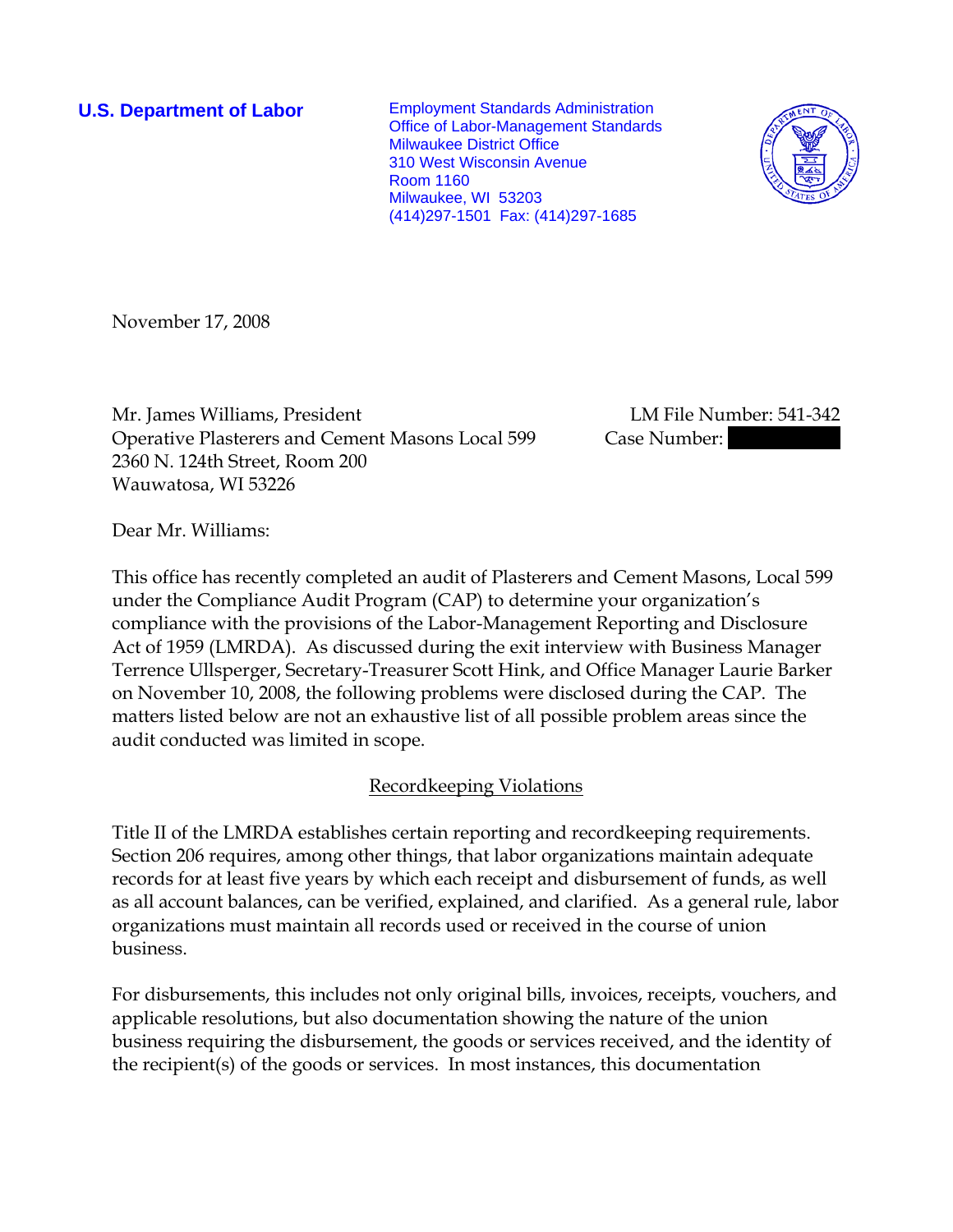Mr. James Williams November 17, 2008 Page 2 of 5

requirement can be satisfied with a sufficiently descriptive expense receipt or invoice. If an expense receipt is not sufficiently descriptive, a union officer or employee should write a note on it providing the additional information. For money it receives, the labor organization must keep at least one record showing the date, amount, purpose, and source of that money. The labor organization must also retain bank records for all accounts.

The audit of Local 599's 2007 records revealed the following recordkeeping violation:

1. Reimbursed Auto Expenses

Local 599 did not maintain adequate documentation for automobile expense reimbursements. During the audit year, officers were reimbursed for at least \$32,246.97 for business use of their personal vehicles; however, sufficient supporting documentation for at least \$5,768.94 was not maintained. In the case of Local 599, officers typically recorded the dates of travel, locations traveled to and from, the number of miles driven, and the business purpose for each trip. However, Business Agent Randall Hink did not always record the business purpose for each trip. Records which identify the dates of travel, locations traveled to and from, and number of miles driven must be maintained. The record must also show the business purpose of each use of a personal vehicle for business travel by an officer or employee who was reimbursed for mileage expenses.

2. QuickBooks Balance Adjustments

Local 599 failed to retain adequate records in support of "Balance Adjustments" made to the cash account in the union's QuickBooks file. The audit revealed that some officers' and employees' salaries are paid by direct deposit through the union's outside payroll service, while others are paid by checks (drawn on the unions account) issued by the same company. Office Manager Laurie Barker advised that she makes "Balance Adjustment" entries in QuickBooks to more specifically reflect the actual payroll expenses incurred in a given month. However, those adjustments are reflected on the union's general ledger as positive and negative adjustments identified only as "Balance Adjustments." The records retained in support of these transactions are not sufficient for OLMS to verify how such transactions were reported on the Labor Organization Annual Report (Form LM-2). During the exit interview I suggested that adjustments for salary expenses be recorded in the union's general ledger in the bookkeeping account designated for salary expenses.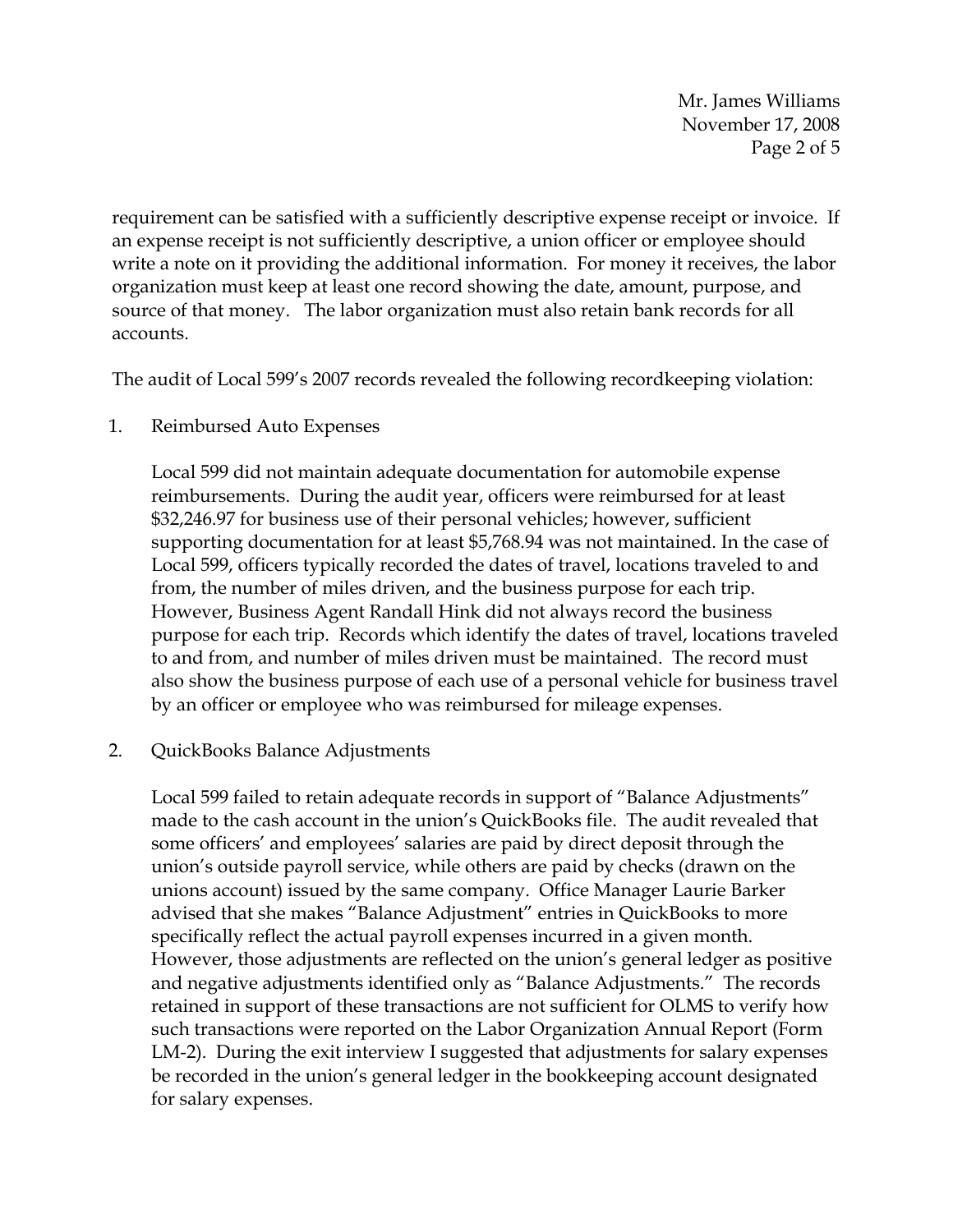Mr. James Williams November 17, 2008 Page 3 of 5

Based on your assurance that Local 599 will retain adequate documentation in the future, OLMS will take no further enforcement action at this time regarding the above violations.

# Reporting Violation

The audit disclosed a violation of LMRDA Section 201(b), which requires labor organizations to file annual financial reports accurately disclosing their financial condition and operations. The Labor Organization Annual Report Form LM-2 filed by Local 599 for fiscal year ending December 31, 2007, was deficient in the following areas:

## Employee Salaries

Local 599 failed to report some employees' salaries on Schedule 12 (Disbursement to Employees). Some members are paid \$15 per meeting to be chairperson or recording secretary at area meetings. These payments are not reported on Schedule 12. The instructions for Form LM-2 require labor organizations to "Report all direct and indirect disbursements to employees of the labor organization during the reporting period." All employees must be reported on Schedule 12 of the LM-2. If an employee received less than \$10,000 in payments, the amount paid to the employee should be reported on Schedule 12, Line 6 (Totals Received By Employees Making Less Than \$10,000).

I am not requiring that Local 599 file an amended LM report for 2007 to correct the deficient items, but Local 599 has agreed to properly report employee salaries on all future reports it files with OLMS.

## Other Issue

## Deposit of Receipts

Members of Local 599 can pay monthly dues at the union office or to a business agent. If a business agent collects dues in the field, the dues are given to Ms. Barker for recording and held at the union office until they are deposited. During the audit, it was revealed that not all dues receipts are deposited in a timely fashion. For example, several dues receipts received by former Business Manager Thomas Reiherzer beginning in April 2007 were not deposited until November 16, 2007. OLMS recommends that all funds be deposited promptly to ensure effective internal control over union funds.